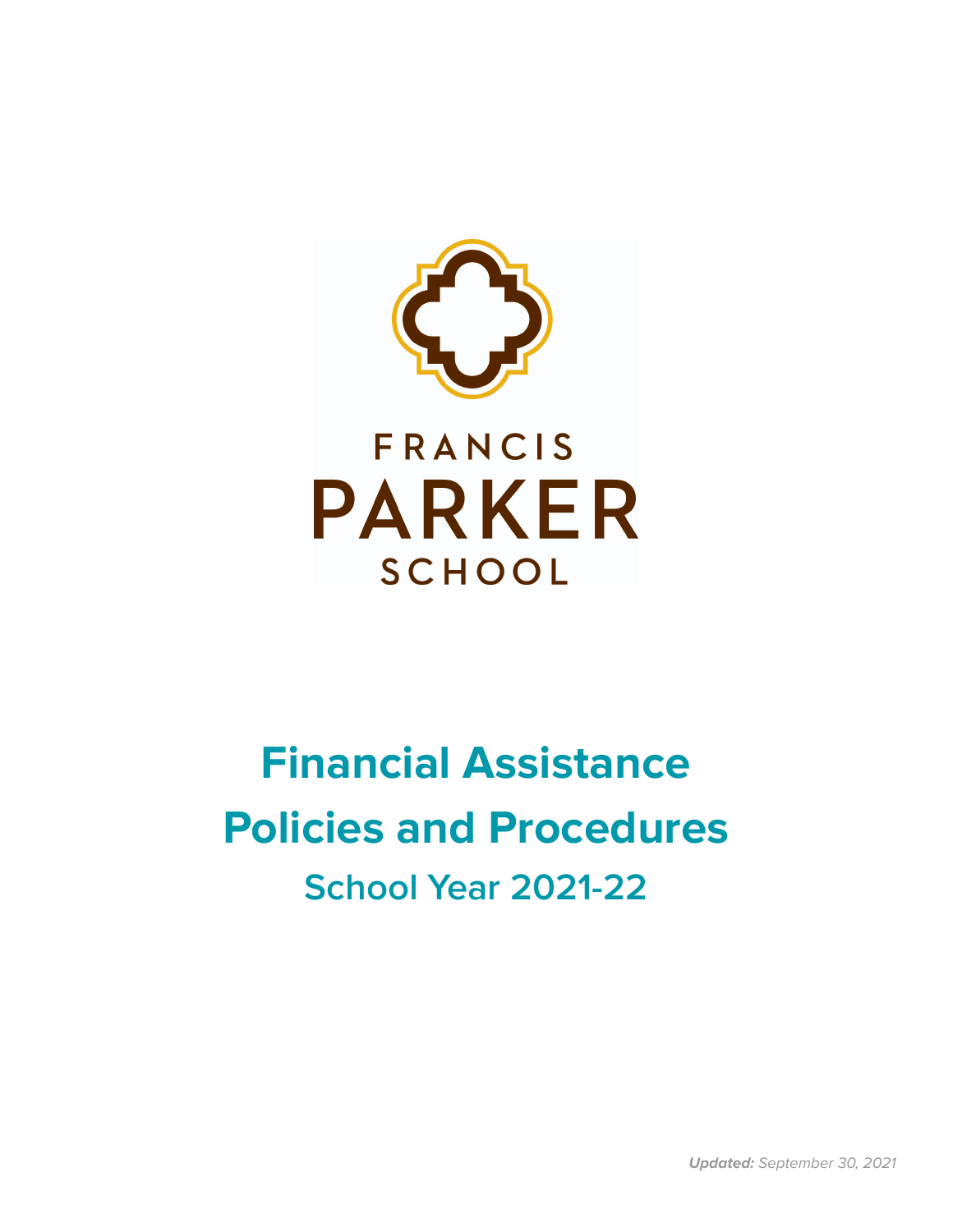

# **TABLE OF CONTENTS**

| <b>General Information</b>                         | $\mathbf{c}$     |
|----------------------------------------------------|------------------|
| <b>Financial Assistance Administration</b>         | $\mathbf{c}$     |
| <b>Decision Making Policies and Considerations</b> | 3                |
| <b>Financial Assistance Application Process</b>    | $\boldsymbol{A}$ |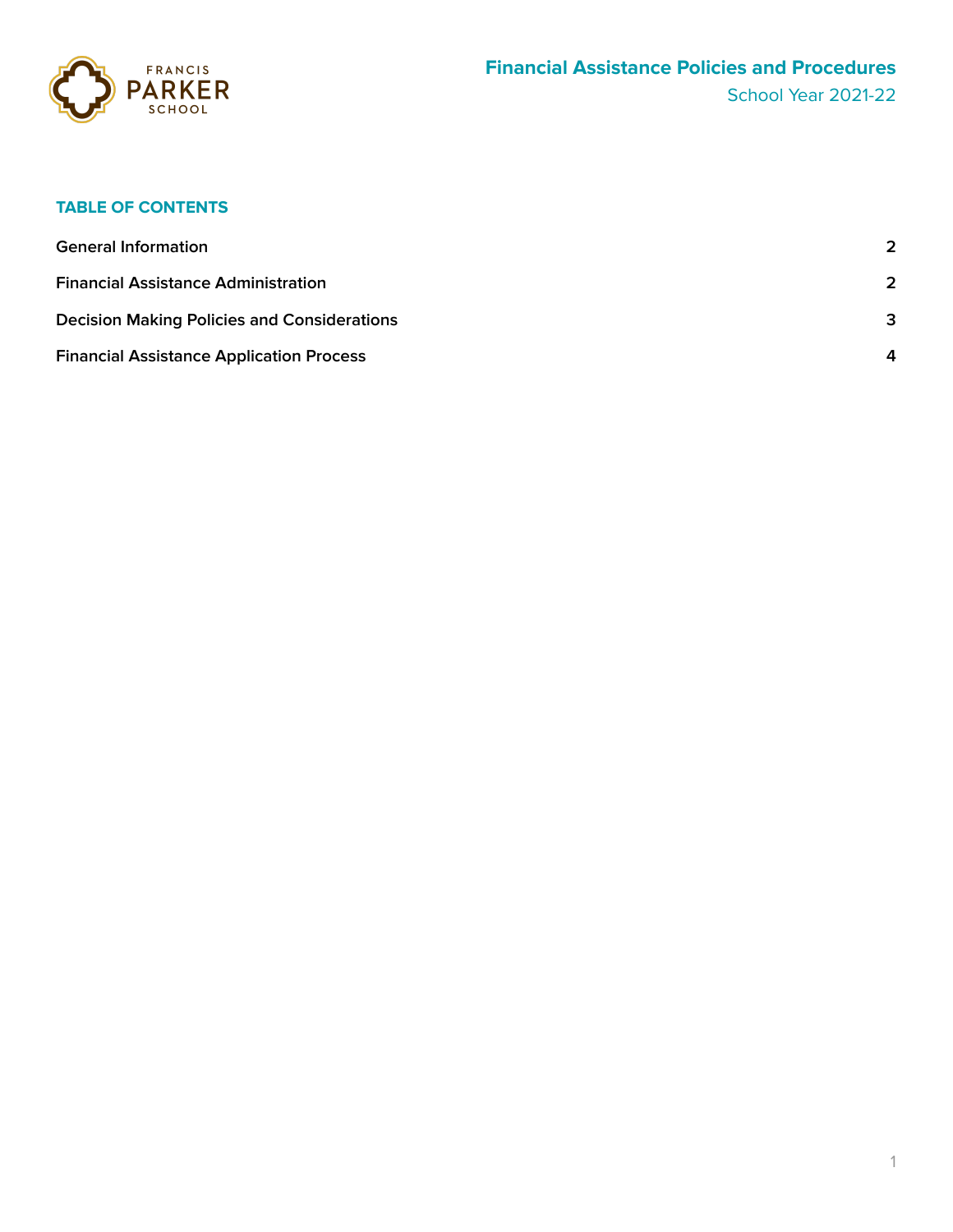

## <span id="page-2-0"></span>**General Information**

#### **Francis Parker School Mission Statement**

To create and inspire a diverse community of independent thinkers whose academic excellence, global perspective and strength of character prepare them to make a meaningful difference in the world.

#### **Financial Assistance Program Mission**

The financial assistance program is need-based and is guided by the belief that qualified students should have access to Parker's opportunities regardless of their socioeconomic background.

#### **Financial Assistance Budget**

The Board of Trustees approves the financial assistance budget annually in January. Financial assistance funds come from Parker's operating budget, annual giving, and endowed and non-endowed funds.

#### **Financial Assistance Grants**

<span id="page-2-1"></span>Financial assistance grants are need-based awards that do not require repayment. Grants may range from approximately 1% of tuition to approximately 99% of tuition.

# **Financial Assistance Administration**

#### **Director of Admissions and Financial Assistance**

The Director of Admissions and Financial Assistance is responsible for the overall administration and operation of the financial assistance program and chairs the Financial Assistance Committee (FAC) that makes final decisions on the allocation of funds. Additionally, the Director of Admissions and Financial Assistance or their delegate has the following responsibilities:

- Share information on the financial assistance process with current and prospective families
- Maintain financial assistance records
- Correspond with families about financial assistance matters
- Analyze information from School and Student Services (SSS), an objective third party financial needs assessment service
- Verify families' financial data and request additional information when necessary
- Make financial assistance grant recommendations to the FAC

#### **Financial Assistance Committee**

The Financial Assistance Committee (FAC) consists of the Head of School, Assistant Head of School for Finance and Operations, and the Director of Admissions and Financial Assistance (Chair).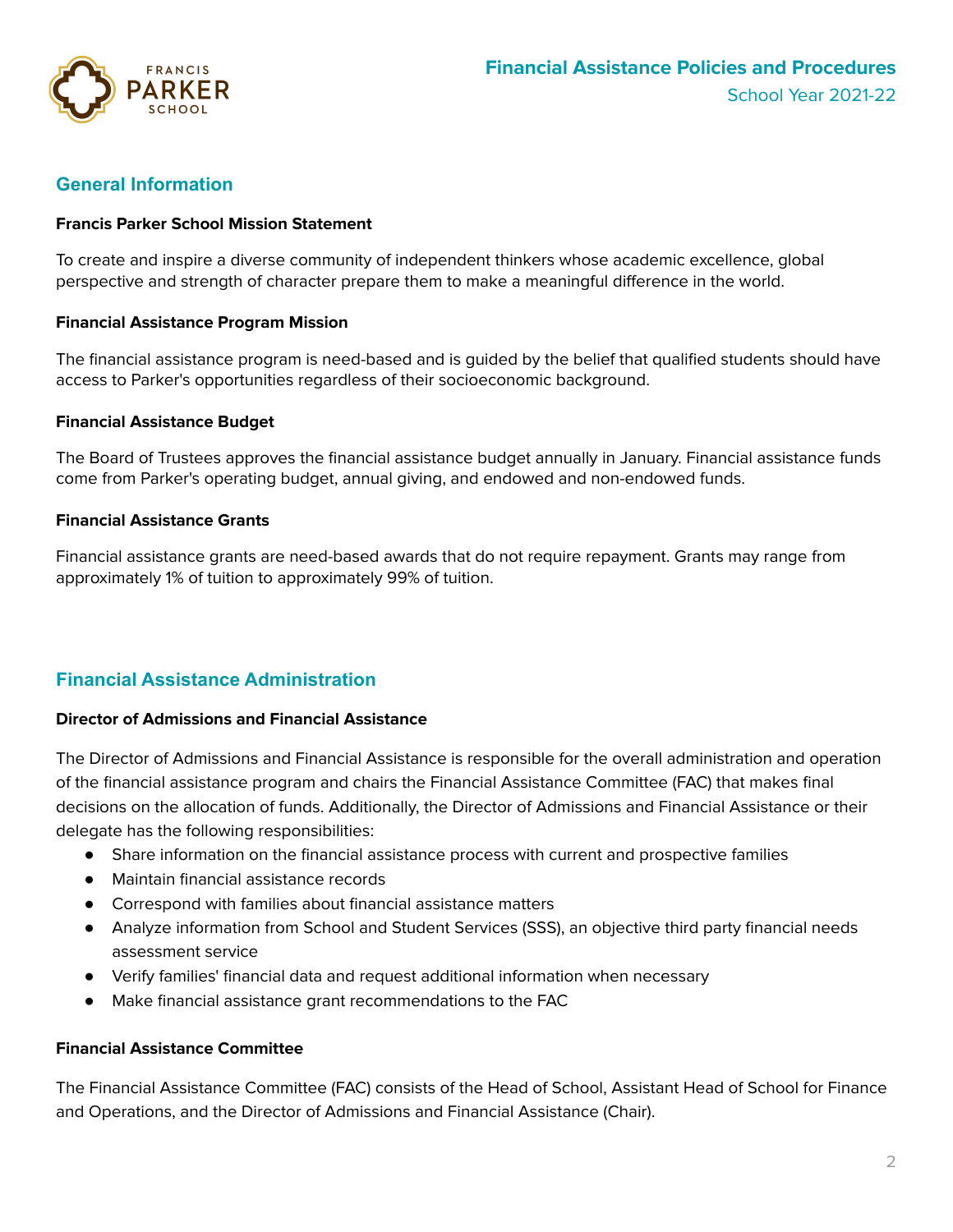

#### **Business Office**

Business Office staff members process financial assistance grants through TADS, the tuition management system, employed by Parker.

The Student Billing Department provides discount codes for auxiliary programs that require the family to register online (or in a system other than TADS). Reach Student Billing at studentbilling@francisparker.org.

#### **College Counseling Department**

The College Counseling Department provides fee waivers for college related expenses (e.g., Advanced Placement examinations) to students receiving financial assistance awards greater than 75% of tuition.

### **Decision Making Policies and Considerations**

#### **Confidentiality**

Financial information submitted by families via SSS is collected and reviewed by the Financial Assistance Committee. All information is securely maintained, held in strict confidence, and used solely to determine financial assistance award decisions.

#### **Fund Allocation**

Financial assistance awards are available to students throughout our program (Junior Kindergarten through Grade 12). Funds are allocated according to the following priority:

- 1. Current students who received financial assistance in the previous school year
- 2. Current students seeking financial assistance for the first time
- 3. Incoming students

#### **Duration of Commitment**

Families are required to reapply for financial assistance annually. Parker is committed to providing families with a similar award each year as long as the family continues to qualify for assistance. Should a family's income change significantly, Parker's grant will adjust accordingly. Additionally, students receiving financial assistance are held to the same requirements as other students and have access to all opportunities offered at Parker.

#### **Scholarships**

Parker has funding from named scholarships that may be used in lieu of funding from operating funds. A student will only be awarded a named scholarship if their family provides the FAC with permission to release their names to scholarship donors.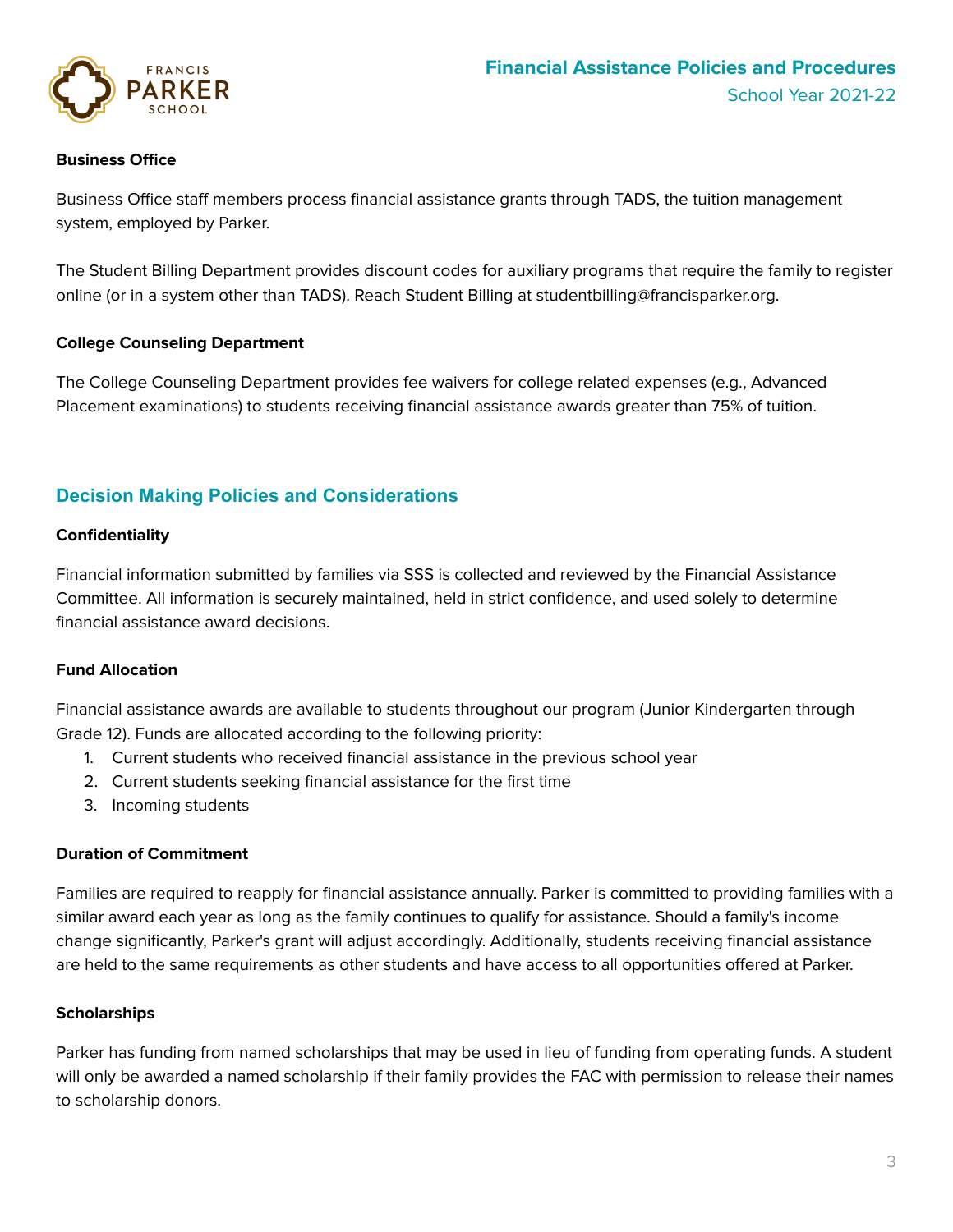



#### **Additional Expenses**

Financial assistance is intended to supplement both tuition and other fees deemed integral to Parker's program. The amount of financial assistance for qualifying non-tuition related fees equals the percentage of financial assistance provided for tuition. For example, if a family receives financial assistance equal to 70% of tuition, then 70% of all qualifying non-tuition related fees will be covered.

**Qualifying non-tuition related fees** contemplated as part of financial assistance awards include:

- Transportation
- Books
- Technology (laptop computers for Upper School students)
- Discovery Week Program (Grade 8)
- Global Studies Program (domestic or international) one trip during Upper School
- Interim classes (Upper School)
- Expenses related to approved academic, athletic or co-curricular activities
- Academic Resource Center support services if recommended by the Student Support Team or Grade Level Dean
- PSAT, ACT and SAT test preparation services offered by Parker
- PSAT, ACT and SAT exam fees for students meeting quidelines established by the College Counseling Department
- Advanced Placement (AP) exam fees for students meeting guidelines established by the College Counseling Department
- After-school childcare offered at the Lower School through Parker's Division of Integrative Programs, including one enrichment class per session
- Summer School courses

Most of the items listed above are billed through TADS and will automatically receive the appropriate financial assistance award. If questions arise regarding supplemental activities, please contact the Director of Admissions and Financial Assistance for more information.

# **Financial assistance awards are not intended to supplement the cost of extracurricular or optional programs**

**offered by Parker.** Non-tuition related fees or expenses not contemplated as part of financial assistance include:

- Uniforms
- Fees associated with student clubs (including t-shirts)
- College application fees

# <span id="page-4-0"></span>**Financial Assistance Application Process**

To be considered for financial assistance, families must submit financial information annually through SSS, an objective third party financial needs assessment service. Applications are reviewed objectively using a consistent methodology. Information can be found on the Financial [Assistance](https://www.francisparker.org/financial-assistance/) section of the Parker website.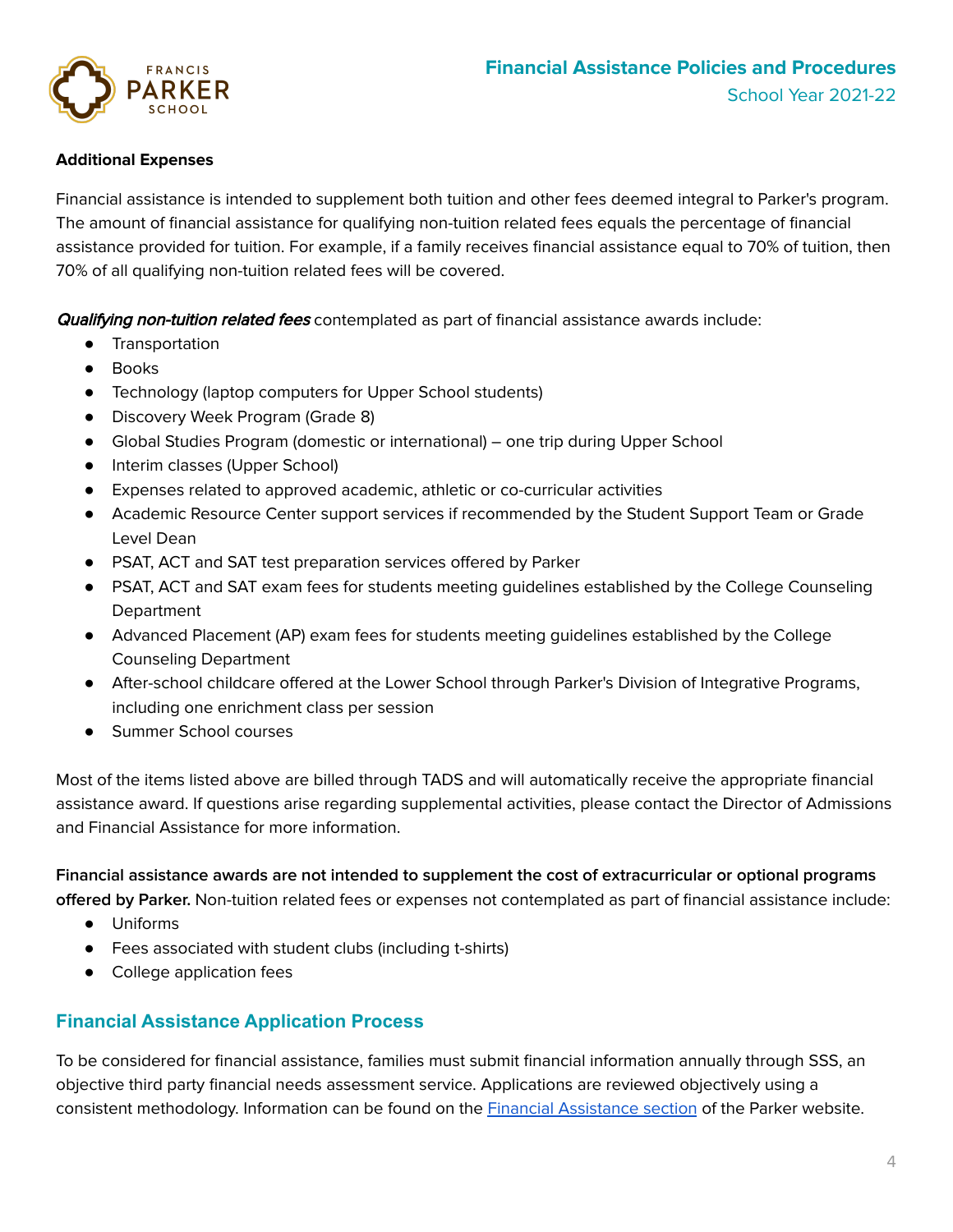

Families must submit all requested information by the deadlines posted on the Parker website. If all deadlines are met, current families will receive their award determination with their student's re-enrollment contract, and newly admitted families will receive the information with their enrollment contract.

Please note that the effective family contribution (EFC) listed on the SSS Family Report is only a recommendation. The FAC may make adjustments to a family's award based on Parker's policies and their professional judgement.

#### **Financial Assistance Policies**

#### Family Responsibility

Parker believes that parents/guardians hold primary responsibility for their child's education. Financial assistance is based on the ability of parents/guardians to pay tuition, not their willingness or unwillingness to pay.

Additionally, Parker is not in a financial position to assume the financial obligation of a parent or stepparent who is uninvolved in the child's life. Therefore, separated or divorced parents will be asked to complete the PFS and contribute to Parker's tuition whether or not there is a legal agreement to do so. If either parent remarries, the income and assets of the new family unit will be taken into consideration as the child's stepparent also has an obligation to pay tuition.

If a parent or both parents voluntarily leave full time employment (e.g., become self- employed, return to graduate school), Parker will not be able to subsidize the family's decision. The members of the FAC will assume that the family has thoughtfully considered the impact of a reduced income on their ability to afford Parker's tuition. Financial assistance funding will be maintained at the previous level of funding and will not include the decrease in the family's income. Parker will impute wages if one parent in a two-parent household is not working and there are no extenuating circumstances (e.g., caring for an elderly parent, caring for a preschool age child, caring for a child with a disability).

#### **Bartering**

Parents often ask if their professional services would be considered in exchange for a reduction in tuition payments. Parker does not allow this arrangement.

#### Assets

Home equity, trust funds, and monetary gifts are treated as assets. Home equity provides a measure of financial security that is not realized by individuals who are not homeowners. While trust funds may be restricted or earmarked for college, their presence suggests that a family has a portion of income that may be spent on a Parker education.

#### Capital Gains

Capital gains are treated as income in reviewing the financial assistance application.

#### Self-Employed Business and/or Farm Owners